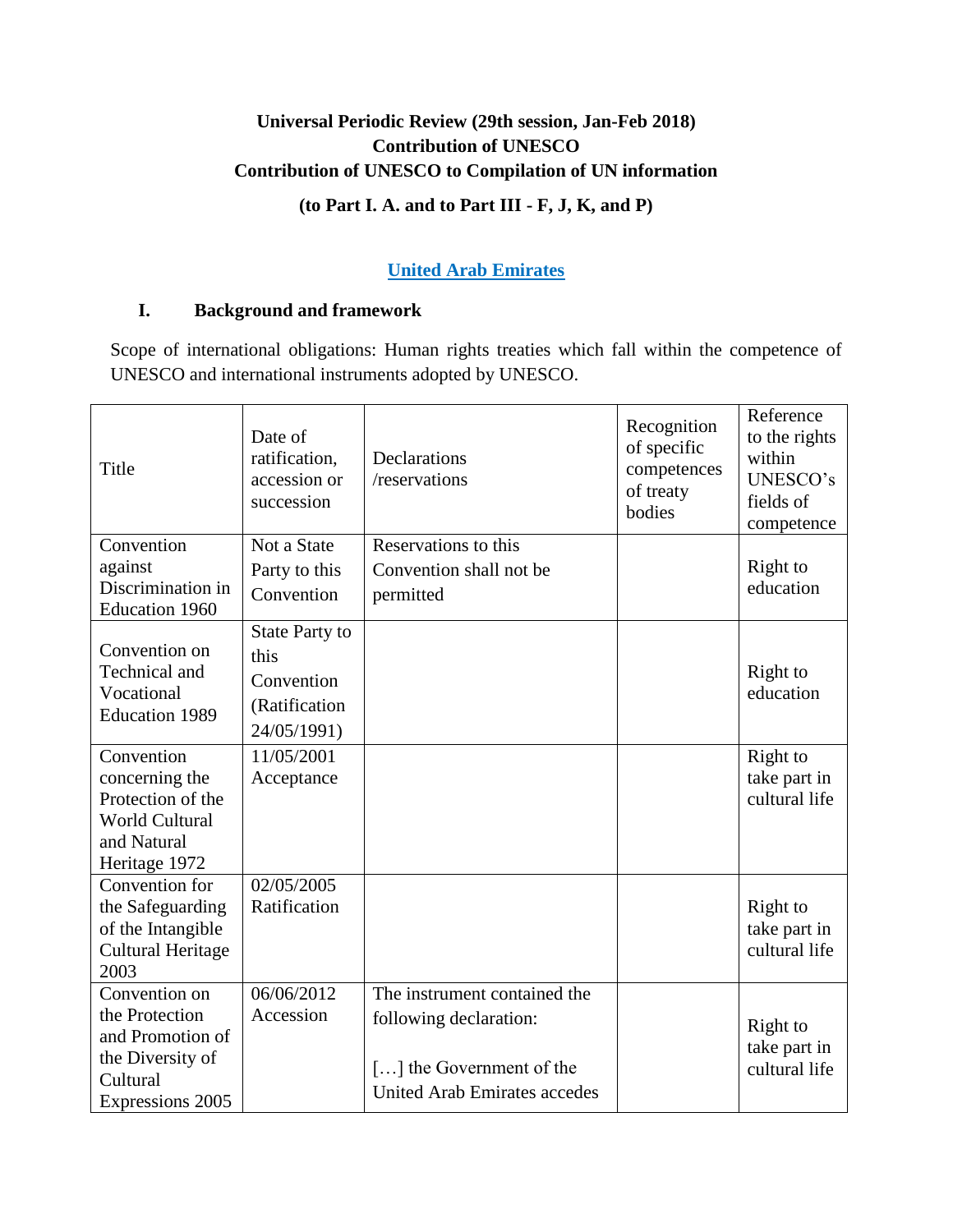| to the 2005 Convention and       |  |
|----------------------------------|--|
| undertakes to implement all of   |  |
| its provisions, while expressing |  |
| reservations about Article 25 of |  |
| the Convention regarding the     |  |
| settlement of disputes. On the   |  |
| basis of Article 25, paragraph   |  |
| 4, the Government of the         |  |
| <b>United Arab Emirates</b>      |  |
| considers itself exempt from     |  |
| applying the conciliation        |  |
| procedure."                      |  |
| [Original : Arabic]              |  |
|                                  |  |

## **Right to education**

#### **II. Promotion and protection of human rights on the ground**

- 1. The **Constitution of the United Arab Emirates** of 1971, as amended in 1996, does not enshrine the right to education. The Constitution states "Education shall be a fundamental factor for the progress of society" and provides for compulsory primary education and free education at all stages. Provisions relating to private education are also included, as well as the principle of equality before the law of citizens of the Union regardless of race, nationality, religious belief or social status.
- 2. The main federal laws governing education were adopted in 1972. Federal Law No. 11 covers compulsory education, Federal Law No. 1-M7 concerns specializations of ministries and Minister's authority, including in the field of education, and Federal Law No. 9 deals with private schools. Federal Law No. 29 on the Rights of Persons with Special Needs, which guarantees equal chances in education, was adopted in 2006.
- 3. In terms of reporting to UNESCO, the United Arab Emirates did not submit national report within the framework of the 8th (2011-2013) and 9th (2016-2017) Consultations of Member States on the measures taken to implement the UNESCO Recommendation against Discrimination in Education. Similarly, the United Arab Emirates did not report on the measures taken to implement the UNESCO Recommendation concerning Education for International Understanding, Co-operation and Peace and Education relating to Human Rights and Fundamental Freedoms for the 5th (2012-2013) and 6th (2016-2017) Consultations.

#### **Freedom of opinion and expression**

 $\triangleright$  Constitutional and Legislative Framework: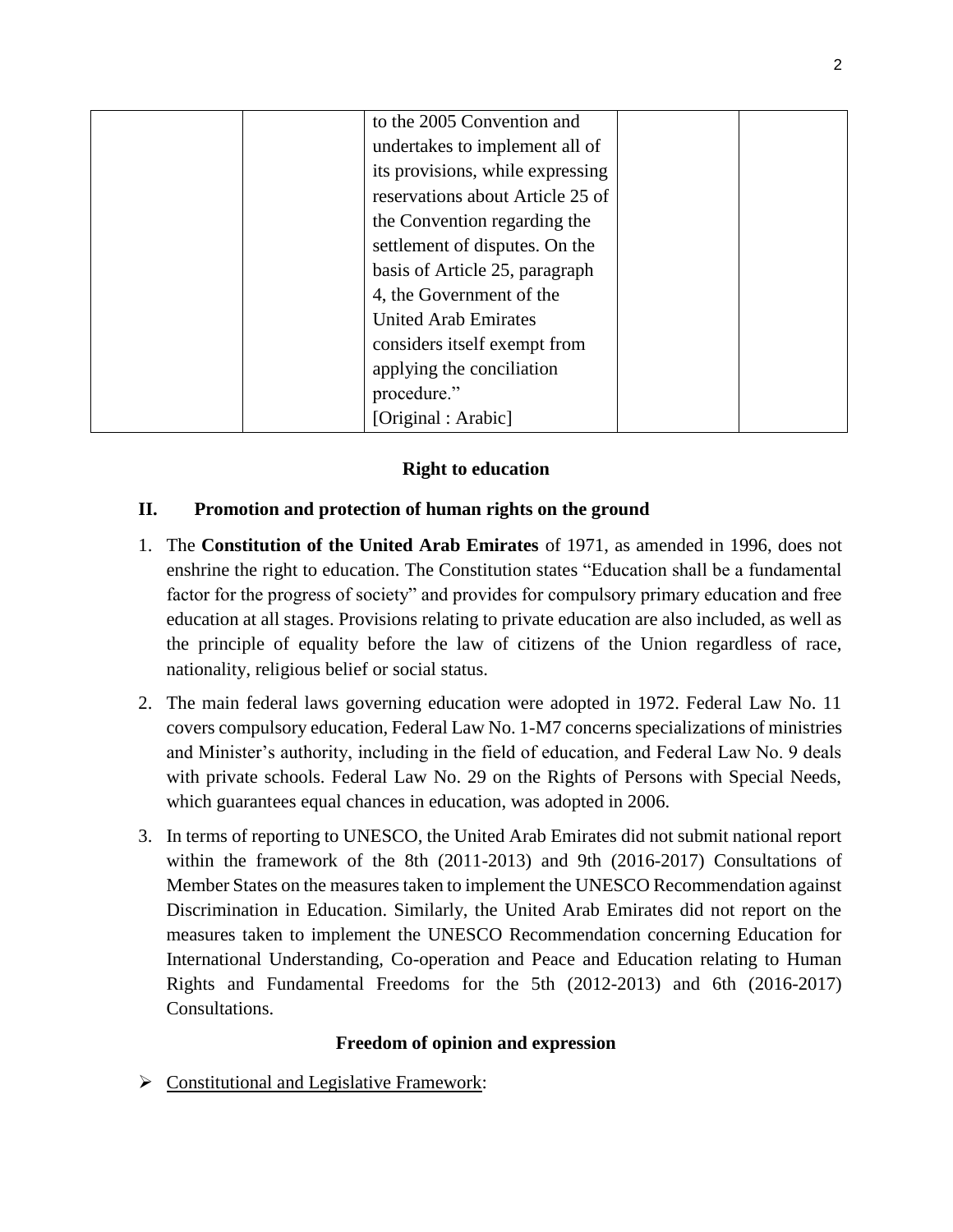- 4. Article 30 of the United Arab Emirates's Constitution states that "Freedom to hold opinions and express them orally, in writing or by other means of expression shall be guaranteed within the limits of the law". Article 31 states that "Freedom of communication by post, telegraph or other means of communication and the secrecy thereof shall be guaranteed in accordance with the law."<sup>1</sup>
- 5. UAE Federal Law No. 15 of 1980, known as the Press and Publications Law, indicates: "the press is free within the limits set by the law and it is prohibited to suspend activities or close down newspapers by administrative means". The law lists 16 types of material that cannot be published, including any material criticizing the Government, the Head of State or any work that involves "instigation against Islam or the system of ruling, or if it causes harm to the interest of the state or the values of society religion, public morals". Violations of the law can result in fines and prison sentences<sup>2</sup>.
- 6. The Federal Law No. 5 of 2012 on Combating Cybercrimes regulates the use of information technology and criminalizes the use of the internet to commit offenses as outlined in the law, including insulting any of the Islamic sanctities or rituals or any recognized religion, and "condoning, provoking or promoting sin".<sup>3</sup>
- 7. There is no law guaranteeing freedom of information as a basic right.
- 8. Defamation is a criminal offense under the UAE Penal code Chapter VI Articles 371 to380, which carries a maximum prison term of up to two years.

## $\triangleright$  Implementation of legislation:

- 9. The National Media Council (NMC) is a federal government body established by Federal Law No.1 of 2006. It is responsible for the implementation of national media policies. Members of the council are appointed by the UAE's President, the hereditary ruler of Abu Dhabi.
- 10. Broadcast media outlets based in the "media free zones" (MFZs) are regulated by the Technology and Media Free Zone Authority, but are also subject to the 1980 Press and Publications Law and the penal code. All free zones must obtain approval from the NMC before licensing any print or broadcast activities. The United Arab Emirates has four "media free zones" (MFZs) in the emirates of Dubai, Abu Dhabi, Ras al-Khaimah, and Fujairah.
- $\triangleright$  Safety of journalists:

 $\overline{\phantom{a}}$ <sup>1</sup> https://www.constituteproject.org/constitution/United\_Arab\_Emirates\_2009?lang=en

<sup>2</sup> http://www.tag-legal.com/Upload/file/IP/UAE/Publication%20and%20Publishing%20law.pdf

 $3$  http://ejustice.gov.ae/downloads/latest\_laws/cybercrimes\_5\_2012\_en.pdf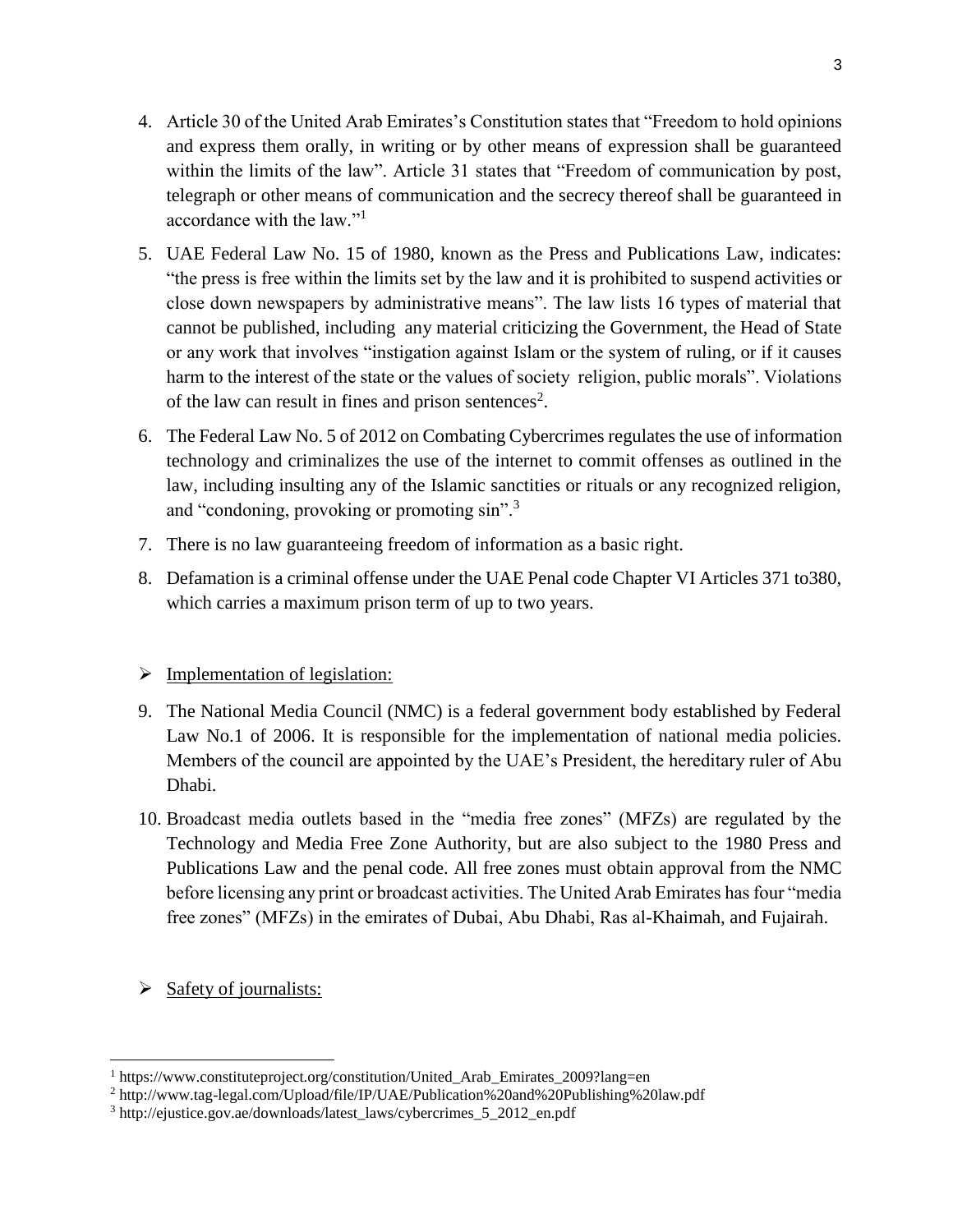11. Since 2008, UNESCO<sup>4</sup> recorded no killings of journalists in the United Arab States.

#### **III. Recommendations**

12. Below are the recommendations made within the framework of the 2nd cycle of the Working Group (23rd session) on the Universal Periodic Review (March 2013)<sup>5</sup>:

**128.66.** *Continue making efforts to ensure that employers and sponsors fully respect the social and cultural rights of migrant workers and domestic workers, their right to housing and an adequate standard of living, and their right to education and training,*

**128.100.** *Continue its ongoing efforts to further increase the attendance of girls in secondary and higher education and the participation of women in professional and political spheres,*

**128.169.** *Further strengthen its role as an international centre for higher education,*

**128.170.** *Continue its efforts in the area of the right to education, and in allocating the necessary resources to promote this right and improve the quality of education,*

**128.173.** *Continue implementing the political empowerment programme launched in 2006 in promoting awareness and education in human rights, and ensure greater participation in accordance with best practices and standards in this field,*

**128.176.** *Formulate human rights training programmes to spread awareness among the civil service, particularly law enforcement officials and members of the judiciary,*

**128.178.** *Continue efforts to spread the culture of human rights through educational curriculums and the media.*

#### **Review and specific recommendations**

- 13. Almost half of the education-related recommendations made to the United Arab Emirates during the last UPR cycle concerned human rights education and training programmes. The United Arab Emirates was repeatedly encouraged to develop programmes and activities in relation with human rights education and training and to spread awareness on human rights. In 2016-17, UNESCO organized a Consultation of Member States on measures taken to implement the UNESCO Recommendation concerning Education for International Understanding, Co-operation and Peace and Education relating to Human Rights and Fundamental Freedoms. The United Arab Emirates did not report within the framework of the Consultation. This would have provided a valuable opportunity for the country to make a self-assessment of the situation and progress made on this matter and to share information with UNESCO.
- 14. Positive progress was made on the development of the legal framework relating to education, with the adoption in 2012 of a new federal law, which enshrines education as a right and makes education compulsory from the age of six to 18 for Emirati citizens. Yet, additional efforts could be deployed to ensure the constitutional framework enshrines education as a human right, since it is not yet the case. In the context of SDG-4, such

 $\overline{\phantom{a}}$ <sup>4</sup> http://en.unesco.org/unesco-condemns-killing-of-journalists

<sup>5</sup> <https://documents-dds-ny.un.org/doc/UNDOC/GEN/G13/124/95/PDF/G1312495.pdf?OpenElement> (Last consulted on 21 February 2017)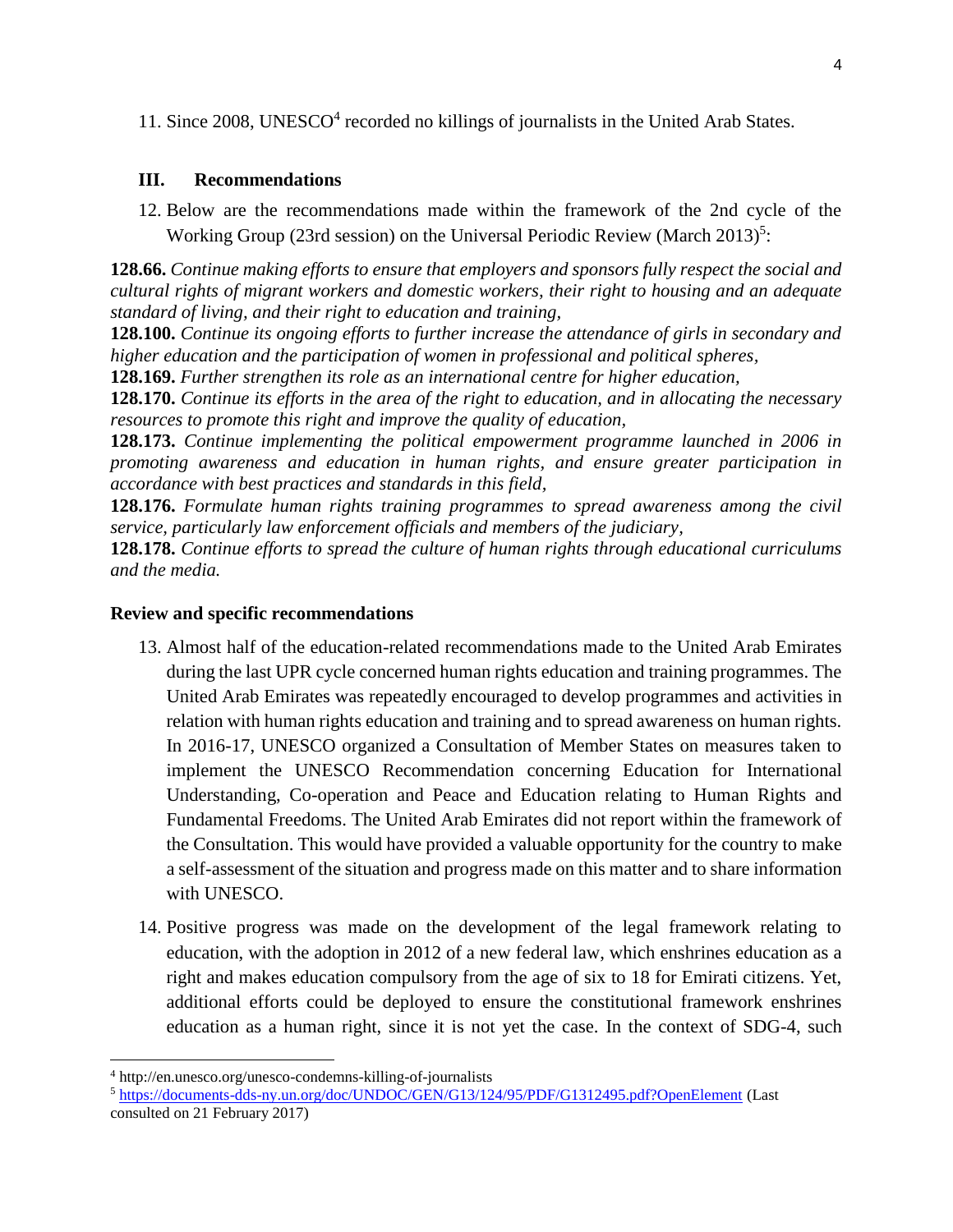provisions would provide a supportive legal environment for efforts made towards providing and ensuring "inclusive and equitable quality education and lifelong learning for all". In that respect, the United Arab Emirates should be strongly invited to ratify UNESCO's Convention against Discrimination in Education, which provides an international legal framework for the right to education and non-discrimination.

- 15. With regard to girls' education, the United Arab Emirates was recommended to continue its efforts towards ensuring attendance of girls at the secondary and higher education levels. Progress are difficult to assess since as pointed out by the CEDAW, relevant data on enrolment and participation rates is often lacking. Indeed, while data shows that gender equality has been achieved in primary schools,<sup>6</sup> there is insufficient sex-disaggregated data on enrolment rates at lower secondary, $\lambda$  which makes it difficult to compare progress made for upper stages of education. In addition, with the extension of compulsory education until the age of 18 years instead of 15 years since 2012, increased capacities should be made available to all. Special consideration should also be given to the situation of girls to encourage them to complete compulsory education and pursue higher education.
- 16. As regards resources dedicated to education and quality education, several policy measures can be noted. The Ministry of Education has adopted the document "Education Vision 2020", which largely addresses strategic themes related to quality education. Based on this strategy document, a series of five-year plans are being designed in order to improve education techniques and innovative skills and abilities of students. Furthermore, the Ministry of Education Strategy 2010-2020 focuses on a number of quality dimensions, including but not limited to students' outcomes, relevant skills and teacher training. Such measures are particularly welcome. Particular attention and efforts should be now directed towards ensuring their effective and successful implementation to achieve tangible results.

#### **Specific recommendations:**

- **1.** The United Arab Emirates should be strongly encouraged to ratify the UNESCO Convention against Discrimination in Education.
- **2.** The United Arab Emirates should be encouraged to enshrine education as a *right* in the Constitution and all relevant legislation and ensure the right to non-discrimination applies to education, in line with international standard-setting instruments on the right to education and SDG-4 on education.

 $\overline{\phantom{a}}$ 

<sup>6</sup> "Regional Overview: Arab States", Education for All Global Monitoring Report 2015, p. 11, accessible at: [http://en.unesco.org/gem-report/sites/gem-report/files/regional\\_overview\\_AS\\_en.pdf](http://en.unesco.org/gem-report/sites/gem-report/files/regional_overview_AS_en.pdf) (Last consulted on 21 February 2017)

<sup>7</sup> EFA Regional Synthesis Report of the 2015 National Reviews in the Arab States Region, UNESCO Beirut, 2015, p. 39, available at:<http://unesdoc.unesco.org/images/0023/002329/232941e.pdf> (Last consulted on 21 February

<sup>2017)</sup>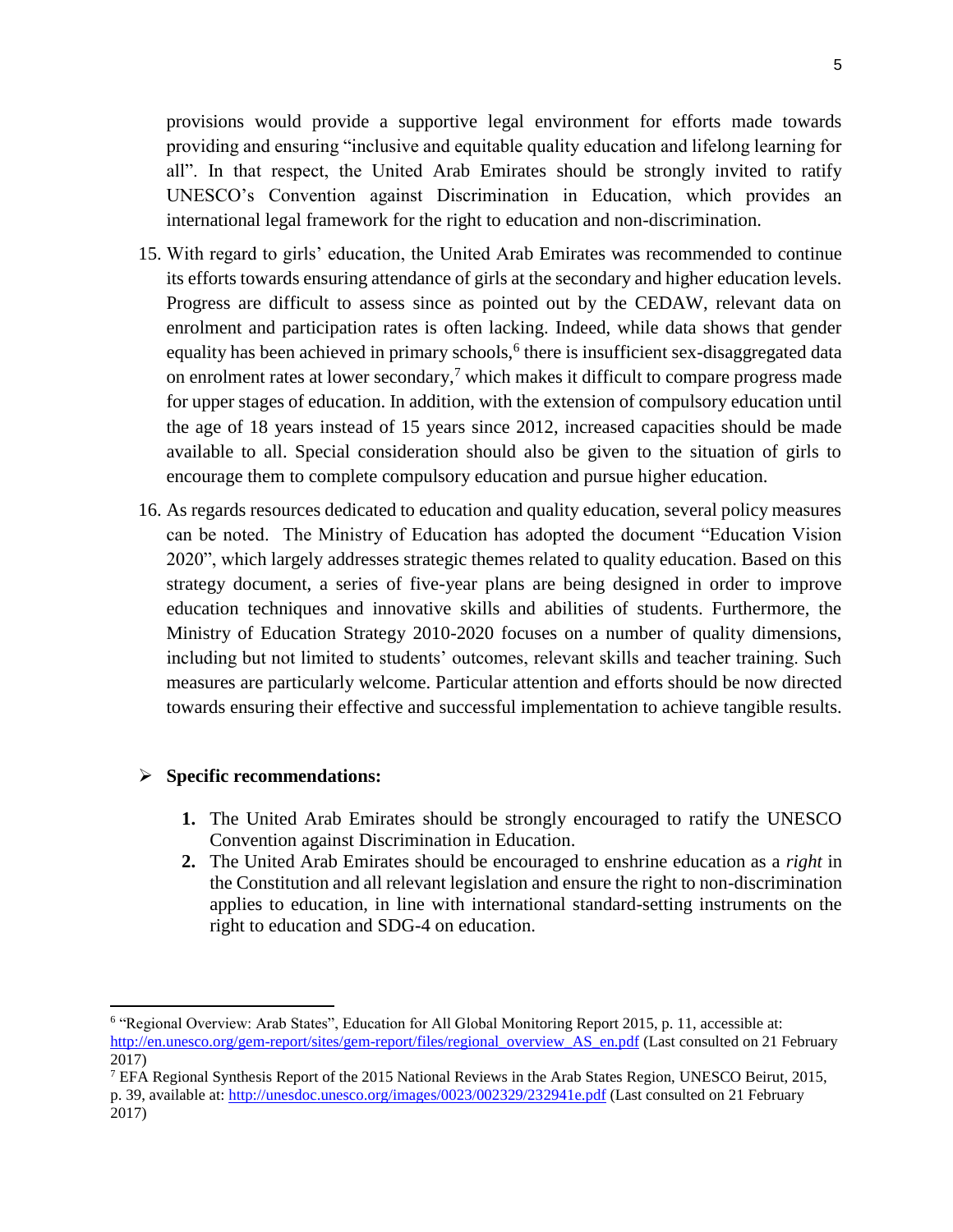- **3.** The United Arab Emirates could be encouraged to intensify measures aiming at ensuring equal educational opportunities for girls, and not limited only to primary education, but also to upper stages of education.
- **4.** The United Arab Emirates could be encouraged to further make sex-disaggregated data on access and participation to all stages of education available with a view to track progress.
- **5.** The United Arab Emirates could be encouraged to pursue and strengthen efforts in promoting education and training on human rights.
- **6.** The United Arab Emirates should be encouraged to submit state reports for the periodic consultations on UNESCO's education-related standard-setting instruments.
- **7.** The United Arab Emirates should be encouraged to share with UNESCO any relevant information to update its country profile on UNESCO's Global Database on the Right to Education<sup>8</sup>.

#### \*\*\*

#### **Freedom of expression**

- 17. The United Arab Emirates is recommended to decriminalize defamation and place it within a civil code that is in accordance with international standards.
- 18. The United Arab Emirates is encouraged to introduce a freedom of information law that is in accordance with international standards.
- 19. The United Arab Emirates is recommended to consider strengthening the independence of broadcast licensing in line with international standards.

\*\*\*

#### **Cultural Rights**

20. As a State Party to the Convention concerning the Protection of the World Cultural and Natural Heritage  $(1972)^9$ , the Convention for the Safeguarding of the Intangible Cultural Heritage  $(2003)^{10}$  and the Convention on the Protection and Promotion of the Diversity of Cultural Expressions  $(2005)^{11}$ , United Arab Emirates are encouraged to fully implement the relevant provisions that promote access to and participation in cultural heritage and creative expressions and, as such, are conducive to implementing the right to take part in cultural life as defined in article 27 of the Universal Declaration of Human Rights and article 15 of the International Covenant on Economic, Social and Cultural Rights. In doing so, United Arab Emirates are encouraged to give due consideration to the participation of communities, practitioners, cultural actors and NGOs from the civil society as well as

 $\overline{a}$ 

<sup>8</sup> <http://www.unesco.org/new/en/education/themes/leading-the-international-agenda/right-to-education/database/> <sup>9</sup> Periodic Report available at:<http://whc.unesco.org/document/104581>

<sup>&</sup>lt;sup>10</sup> Periodic Report available at:<http://www.unesco.org/culture/ich/doc/download.php?versionID=33121>

<sup>&</sup>lt;sup>11</sup> Periodic Report available at: [http://en.unesco.org/creativity/monitoring-report/quadrennial-reports/available](http://en.unesco.org/creativity/monitoring-report/quadrennial-reports/available-reports-12)[reports-12](http://en.unesco.org/creativity/monitoring-report/quadrennial-reports/available-reports-12)